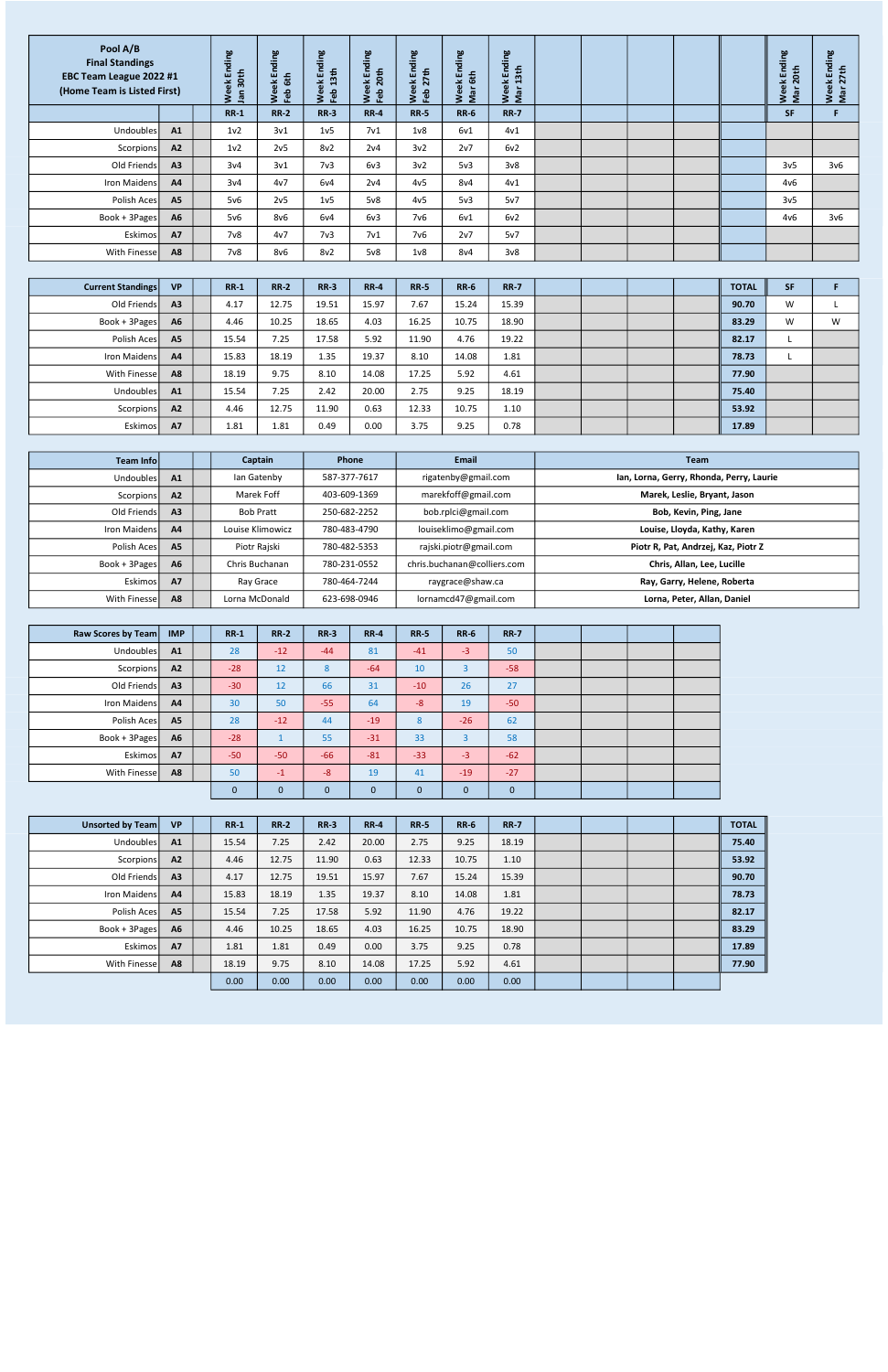| <b>Current Standings</b> | <b>VP</b>      | <b>RR-1</b>              | <b>RR-2</b>              | $RR-3$ | <b>RR-4</b>              | <b>RR-5</b> | <b>RR-6</b>              | <b>RR-7</b>              | <b>RR-8</b> | <b>RR-9</b> |  | <b>TOTAL</b> | <b>SF</b> |   |
|--------------------------|----------------|--------------------------|--------------------------|--------|--------------------------|-------------|--------------------------|--------------------------|-------------|-------------|--|--------------|-----------|---|
| Mixed Bag                | C <sub>5</sub> | 17.13                    | 20.00                    | 5.40   | 9.75                     | 15.39       | 16.38                    | 18.90                    | 18.47       | $\sim$      |  | 121.42       | W         | W |
| Cabin Feverl             | C <sub>1</sub> | 15.54                    | 6.28                     | 14.60  | 18.19                    | 8.54        | $\overline{\phantom{0}}$ | 16.77                    | 10.99       | 19.91       |  | 110.82       | W         |   |
| Cannon Fodder            | C9             | $\overline{\phantom{0}}$ | 15.83                    | 11.23  | 10.25                    | 11.46       | 8.32                     | 2.31                     | 17.47       | 19.51       |  | 96.38        |           |   |
| Winter Wonders           | C6             | 2.87                     | 4.17                     | 4.46   | 9.50                     | 11.68       | 18.29                    | $\overline{\phantom{0}}$ | 9.01        | 17.47       |  | 77.45        |           |   |
| Missing Larry            | C <sub>3</sub> | 11.90                    | 13.72                    | 15.83  | $\overline{\phantom{a}}$ | 8.32        | 13.15                    | 1.10                     | 2.53        | 9.25        |  | 75.80        |           |   |
| Silky Sullivans          | C <sub>2</sub> | 4.46                     | 0.00                     | 8.77   | 14.92                    | 16.64       | 6.85                     | 19.79                    |             | 2.53        |  | 73.96        |           |   |
| Quintets                 | C <sub>4</sub> | 8.10                     | 7.46                     | $\sim$ | 10.50                    | 3.36        | 3.62                     | 17.69                    | 15.54       | 0.09        |  | 66.36        |           |   |
| Leftovers                | C8             | 5.57                     | $\overline{\phantom{a}}$ | 15.54  | 5.08                     | 4.61        | 11.68                    | 3.23                     | 4.46        | 10.75       |  | 60.92        |           |   |
| Navy Strong              | C <sub>7</sub> | 14.43                    | 12.54                    | 4.17   | 1.81                     |             | 1.71                     | 0.21                     | 1.53        | 0.49        |  | 36.89        |           |   |

| Pool C/D<br><b>Final Standings</b><br>EBC Team League 2022 #1<br>(Home Team is Listed First) |                | Week Ending<br>Jan 30th |                    | Week Ending<br>Feb 6th | Week Ending<br>Feb 13th | Week Ending<br>Feb 20th | Week Ending<br>Feb 27th     | Week Ending<br>Mar 6th   | Ending<br>Week Endi<br>Mar 13th | Week Ending<br>Mar 20th | Week Ending<br>Mar 27th |                                 |              | Week Ending<br>Apr 3rd | Week Ending<br>Apr 10th |
|----------------------------------------------------------------------------------------------|----------------|-------------------------|--------------------|------------------------|-------------------------|-------------------------|-----------------------------|--------------------------|---------------------------------|-------------------------|-------------------------|---------------------------------|--------------|------------------------|-------------------------|
|                                                                                              |                | $RR-1$                  |                    | <b>RR-2</b>            | <b>RR-3</b>             | <b>RR-4</b>             | <b>RR-5</b>                 | <b>RR-6</b>              | <b>RR-7</b>                     | <b>RR-8</b>             | <b>RR-9</b>             |                                 |              | <b>SF</b>              | F                       |
| Cabin Fever                                                                                  | C1             | 1 <sub>v</sub> 2        |                    | 3v1                    | 1 <sub>v</sub> 5        | 7 <sub>v1</sub>         | 9v1                         | bye                      | 8v1                             | 1v6                     | 1 <sub>v</sub> 4        |                                 |              | 1 <sub>v</sub> 9       | 5v1                     |
| Silky Sullivans                                                                              | C <sub>2</sub> | 1 <sub>v</sub> 2        |                    | 2v5                    | 9v2                     | 2v8                     | 2v4                         | 2v3                      | 7v2                             | bye                     | 6v2                     |                                 |              |                        |                         |
| <b>Missing Larry</b>                                                                         | C <sub>3</sub> | 4v3                     |                    | 3v1                    | 3v7                     | bye                     | 3 <sub>v</sub> 6            | 2v3                      | 3v5                             | 9v3                     | 8v3                     |                                 |              |                        |                         |
| Quintets                                                                                     | C <sub>4</sub> | 4v3                     |                    | 7 <sub>v4</sub>        | bye                     | 4v6                     | 2v4                         | 4v5                      | 4v9                             | 8v4                     | 1 <sub>v</sub> 4        |                                 |              |                        |                         |
| Mixed Bag                                                                                    | C <sub>5</sub> | 5v6                     |                    | 2v5                    | 1 <sub>v</sub> 5        | 5v9                     | 5v8                         | 4v5                      | 3v <sub>5</sub>                 | 5v7                     | bye                     |                                 |              | 5v6                    | 5v1                     |
| <b>Winter Wonders</b>                                                                        | C6             | $5\nu6$                 |                    | 6v9                    | 6v8                     | 4v6                     | 3v6                         | 6v7                      | bye                             | 1v6                     | 6v2                     |                                 |              | 5v6                    |                         |
| Navy Strong                                                                                  | C7             | 8v7                     |                    | 7 <sub>v4</sub>        | 3v7                     | 7 <sub>v1</sub>         | bye                         | 6v7                      | 7v2                             | 5v7                     | 7 <sub>v</sub> 9        |                                 |              |                        |                         |
| Leftovers                                                                                    | C8             | 8v7                     |                    | bye                    | 6v8                     | 2v8                     | 5v8                         | 9v8                      | 8v1                             | 8v4                     | 8v3                     |                                 |              |                        |                         |
| Cannon Fodder                                                                                | C9             | bye                     |                    | 6v9                    | 9v2                     | 5v9                     | 9v1                         | 9v8                      | 4v9                             | 9v3                     | 7 <sub>v</sub> 9        |                                 |              | 1 <sub>v</sub> 9       |                         |
|                                                                                              |                |                         |                    |                        |                         |                         |                             |                          |                                 |                         |                         |                                 |              |                        |                         |
| <b>Current Standings</b>                                                                     | VP             | $RR-1$                  |                    | <b>RR-2</b>            | <b>RR-3</b>             | <b>RR-4</b>             | <b>RR-5</b>                 | <b>RR-6</b>              | <b>RR-7</b>                     | <b>RR-8</b>             | <b>RR-9</b>             |                                 | <b>TOTAL</b> | SF                     | F                       |
| Mixed Bag                                                                                    | C <sub>5</sub> | 17.13                   |                    | 20.00                  | 5.40                    | 9.75                    | 15.39                       | 16.38                    | 18.90                           | 18.47                   |                         |                                 | 121.42       | W                      | W                       |
| Cabin Fever                                                                                  | C1             | 15.54                   |                    | 6.28                   | 14.60                   | 18.19                   | 8.54                        | $\mathbb{L}$             | 16.77                           | 10.99                   | 19.91                   |                                 | 110.82       | W                      |                         |
| Cannon Fodder                                                                                | C9             | $\blacksquare$          |                    | 15.83                  | 11.23                   | 10.25                   | 11.46                       | 8.32                     | 2.31                            | 17.47                   | 19.51                   |                                 | 96.38        | $\mathsf{L}$           |                         |
| Winter Wonders                                                                               | C6             | 2.87                    |                    | 4.17                   | 4.46                    | 9.50                    | 11.68                       | 18.29                    | $\sim$                          | 9.01                    | 17.47                   |                                 | 77.45        | $\mathsf{L}$           |                         |
| Missing Larry                                                                                | C <sub>3</sub> | 11.90                   |                    | 13.72                  | 15.83                   | $\sim$                  | 8.32                        | 13.15                    | 1.10                            | 2.53                    | 9.25                    |                                 | 75.80        |                        |                         |
| <b>Silky Sullivans</b>                                                                       | C <sub>2</sub> | 4.46                    |                    | 0.00                   | 8.77                    | 14.92                   | 16.64                       | 6.85                     | 19.79                           | $\sim$                  | 2.53                    |                                 | 73.96        |                        |                         |
| Quintets                                                                                     | C4             | 8.10                    |                    | 7.46                   | $\sim$                  | 10.50                   | 3.36                        | 3.62                     | 17.69                           | 15.54                   | 0.09                    |                                 | 66.36        |                        |                         |
| Leftovers                                                                                    | C8             | 5.57                    |                    |                        | 15.54                   | 5.08                    | 4.61                        | 11.68                    | 3.23                            | 4.46                    | 10.75                   |                                 | 60.92        |                        |                         |
| Navy Strong                                                                                  | C7             | 14.43                   |                    | 12.54                  | 4.17                    | 1.81                    | $\mathcal{L}^{\mathcal{A}}$ | 1.71                     | 0.21                            | 1.53                    | 0.49                    |                                 | 36.89        |                        |                         |
|                                                                                              |                |                         |                    |                        |                         |                         |                             |                          |                                 |                         |                         |                                 |              |                        |                         |
| Team Info                                                                                    |                |                         | Captain            |                        |                         | Phone                   |                             | <b>Email</b>             |                                 |                         |                         | Team                            |              |                        |                         |
| Cabin Fever                                                                                  | C1             |                         | Michael Harvey     |                        |                         | 780-451-4033            |                             | k.harvey@shaw.ca         |                                 |                         |                         | Michael, Bill G, David, Charles |              |                        |                         |
| Silky Sullivans                                                                              | C <sub>2</sub> |                         | <b>Bob Frender</b> |                        |                         | 780-437-0022            |                             | rfrender@telusplanet.net |                                 |                         |                         | Bob, Adele, Betty, Sue          |              |                        |                         |

| Raw Scores by Team | <b>IMP</b>     | $RR-1$      | <b>RR-2</b>              | $RR-3$          | <b>RR-4</b>              | <b>RR-5</b>              | <b>RR-6</b>              | <b>RR-7</b>              | <b>RR-8</b>    | <b>RR-9</b>    |             |              |
|--------------------|----------------|-------------|--------------------------|-----------------|--------------------------|--------------------------|--------------------------|--------------------------|----------------|----------------|-------------|--------------|
| Cabin Fever        | C <sub>1</sub> | 28          | $-17$                    | 22              | 50                       | $-6$                     | $\overline{\phantom{a}}$ | 37                       | $\overline{4}$ | 72             |             |              |
| Silky Sullivans    | C <sub>2</sub> | $-28$       | $-75$                    | $-5$            | 24                       | 36                       | $-14$                    | 70                       | $\sim$         | $-43$          |             |              |
| Missing Larry      | C <sub>3</sub> | 8           | 17                       | 30 <sup>°</sup> | $\overline{\phantom{a}}$ | $-7$                     | 14                       | $-58$                    | $-43$          | $-3$           |             |              |
| Quintets           | C <sub>4</sub> | $-8$        | $-11$                    | $\sim$          | $\overline{2}$           | $-36$                    | $-34$                    | 45                       | 28             | $-72$          |             |              |
| Mixed Bag          | C <sub>5</sub> | 40          | 75                       | $-22$           | $-1$                     | 27                       | 34                       | 58                       | 53             | $\sim$         |             |              |
| Winter Wonders     | C6             | $-40$       | $-30$                    | $-28$           | $-2$                     | $\overline{7}$           | 51                       | $\overline{\phantom{a}}$ | $-4$           | 43             |             |              |
| Navy Strong        | C <sub>7</sub> | 21          | 11                       | $-30$           | $-50$                    | $\overline{\phantom{a}}$ | $-51$                    | $-70$                    | $-53$          | $-66$          |             |              |
| Leftovers          | C8             | $-21$       | $\overline{\phantom{a}}$ | 28              | $-24$                    | $-27$                    | $\overline{7}$           | $-37$                    | $-28$          | $\overline{3}$ |             |              |
| Cannon Fodder      | C9             | $\sim$      | 30                       | 5               | $\mathbf{1}$             | 6                        | $-7$                     | $-45$                    | 43             | 66             |             |              |
|                    |                | $\mathbf 0$ | $\mathbf{0}$             | $\mathbf 0$     | $\mathbf 0$              | $\mathbf 0$              | $\mathbf{0}$             | $\mathbf 0$              | $\mathbf 0$    | $\mathbf 0$    | $\mathbf 0$ | $\mathbf{0}$ |

| Unsorted by Team | <b>VP</b>      | $RR-1$                   | <b>RR-2</b>              | $RR-3$                   | <b>RR-4</b> | <b>RR-5</b>              | <b>RR-6</b> | <b>RR-7</b>              | <b>RR-8</b>              | <b>RR-9</b>              |  | <b>TOTAL</b> |
|------------------|----------------|--------------------------|--------------------------|--------------------------|-------------|--------------------------|-------------|--------------------------|--------------------------|--------------------------|--|--------------|
| Cabin Fever      | C <sub>1</sub> | 15.54                    | 6.28                     | 14.60                    | 18.19       | 8.54                     | $\sim$      | 16.77                    | 10.99                    | 19.91                    |  | 110.82       |
| Silky Sullivans  | C <sub>2</sub> | 4.46                     | 0.00                     | 8.77                     | 14.92       | 16.64                    | 6.85        | 19.79                    | $\overline{\phantom{0}}$ | 2.53                     |  | 73.96        |
| Missing Larry    | C <sub>3</sub> | 11.90                    | 13.72                    | 15.83                    | $\sim$      | 8.32                     | 13.15       | 1.10                     | 2.53                     | 9.25                     |  | 75.80        |
| Quintets         | C <sub>4</sub> | 8.10                     | 7.46                     | $\overline{\phantom{a}}$ | 10.50       | 3.36                     | 3.62        | 17.69                    | 15.54                    | 0.09                     |  | 66.36        |
| Mixed Bag        | C <sub>5</sub> | 17.13                    | 20.00                    | 5.40                     | 9.75        | 15.39                    | 16.38       | 18.90                    | 18.47                    | $\overline{\phantom{a}}$ |  | 121.42       |
| Winter Wonders   | C6             | 2.87                     | 4.17                     | 4.46                     | 9.50        | 11.68                    | 18.29       | $\overline{\phantom{a}}$ | 9.01                     | 17.47                    |  | 77.45        |
| Navy Strong      | C <sub>7</sub> | 14.43                    | 12.54                    | 4.17                     | 1.81        | $\overline{\phantom{a}}$ | 1.71        | 0.21                     | 1.53                     | 0.49                     |  | 36.89        |
| Leftovers        | C8             | 5.57                     | $\overline{\phantom{a}}$ | 15.54                    | 5.08        | 4.61                     | 11.68       | 3.23                     | 4.46                     | 10.75                    |  | 60.92        |
| Cannon Fodder    | C <sub>9</sub> | $\overline{\phantom{a}}$ | 15.83                    | 11.23                    | 10.25       | 11.46                    | 8.32        | 2.31                     | 17.47                    | 19.51                    |  | 96.38        |
|                  |                | 0.00                     | 0.00                     | 0.00                     | 0.00        | 0.00                     | 0.00        | 0.00                     | 0.00                     | 0.00                     |  |              |

| Team Infol      |                | Captain            | Phone        | Email                      | Team                                  |
|-----------------|----------------|--------------------|--------------|----------------------------|---------------------------------------|
| Cabin Fever     | C1             | Michael Harvey     | 780-451-4033 | k.harvey@shaw.ca           | Michael, Bill G, David, Charles       |
| Silky Sullivans | C <sub>2</sub> | <b>Bob Frender</b> | 780-437-0022 | rfrender@telusplanet.net   | Bob, Adele, Betty, Sue                |
| Missing Larry   | C <sub>3</sub> | Ken Sutley         | 780-554-8266 | kensutley@shaw.ca          | Larry S, Ken S, Jim D, Don S, Matthew |
| Quintets        | C <sub>4</sub> | Gary Pool          | 780-939-4842 | garypool@telusplanet.net   | Gary, Wayne, Judy, Lindsay, Angela    |
| Mixed Bag       | C <sub>5</sub> | Don Greenwood      | 780-999-2523 | ddg4bridge@gmail.com       | Don, Richard, Dorothy, Henry          |
| Winter Wonders  | C6             | Kathy Turnbull     | 780-435-0738 | lendrum4@gmail.com         | Kathy, Gaye, Pam, Keith               |
| Navy Strong     | C <sub>7</sub> | Mary Dutton        | 780-634-0450 | goldenelephant@hotmail.com | Mary, Elly, Hillary, Tony             |
| Leftovers       | C8             | LeeAnn Lagace      | 780-293-3712 | lagace@hotmail.com         | LeeAnn, Carol, Lloyd, Curtis          |
| Cannon Fodder   | C9             | Jim Metcalfe       | 780-966-4324 | jimmetcalfe99@hotmail.com  | Jim, Patty, Bill, Liz                 |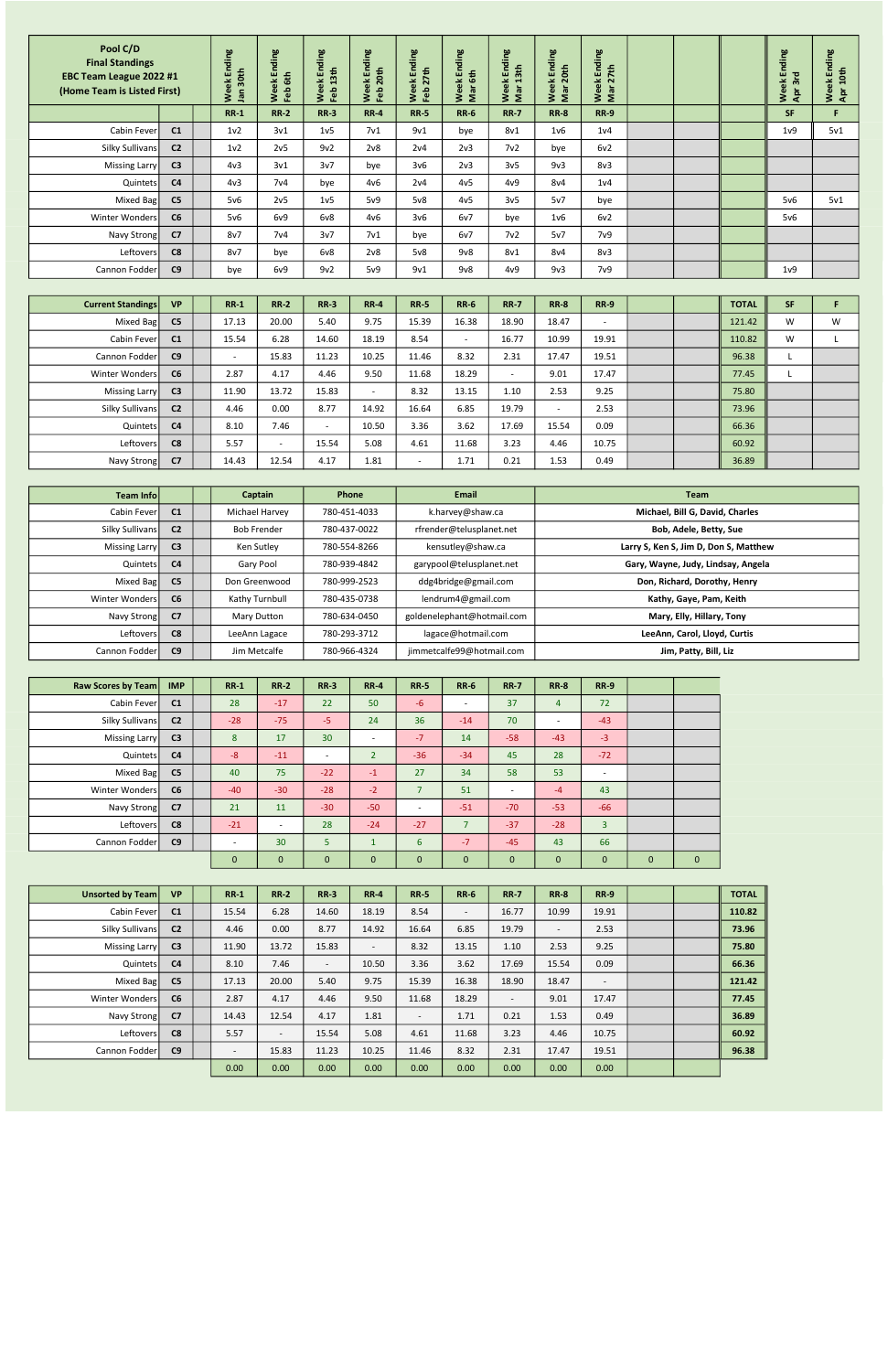| Pool E/F<br><b>Final Standings</b><br>EBC Team League 2022 #1<br>(Home Team is Listed First) |                | Ending<br>30th<br>Week<br><b>Jan</b> | Ending<br>Feb 6th<br>Week | Ending<br>Week End<br>Feb 13th | Ending<br>20th<br>Week<br>Feb <sup>2</sup> | Ending<br>7th<br>Week<br>Feb 27 | Ending<br>Week En<br>Mar 6th | Ending<br>3 <sub>th</sub><br>Week<br>$\blacksquare$<br>Mar | Ending<br>20th<br><b>Week</b><br>Mar | Ending<br>7th<br>Week<br>Mar 2: |      |              |           | Ending<br>Apr 3rd<br>Week |
|----------------------------------------------------------------------------------------------|----------------|--------------------------------------|---------------------------|--------------------------------|--------------------------------------------|---------------------------------|------------------------------|------------------------------------------------------------|--------------------------------------|---------------------------------|------|--------------|-----------|---------------------------|
|                                                                                              |                | $RR-1$                               | <b>RR-2</b>               | $RR-3$                         | <b>RR-4</b>                                | <b>RR-5</b>                     | <b>RR-6</b>                  | <b>RR-7</b>                                                | <b>RR-8</b>                          | <b>RR-9</b>                     |      |              | <b>SF</b> | F                         |
| Look Out                                                                                     | E1             | 1 <sub>v</sub> 2                     | 1 <sub>v</sub> 3          | 1 <sub>v</sub> 4               | 2v1                                        | 3v1                             | 4v1                          | 2v1                                                        | 1 <sub>v</sub> 3                     | 1 <sub>v</sub> 4                |      |              |           | 1 <sub>v</sub> 2          |
| Ladies with Finesse                                                                          | E <sub>2</sub> | 1 <sub>v</sub> 2                     | 2v4                       | 3v <sub>2</sub>                | 2v1                                        | 4v <sub>2</sub>                 | 2v3                          | 2v1                                                        | 2v4                                  | 3v <sub>2</sub>                 |      |              |           | 1 <sub>v</sub> 2          |
| Beauties & The Beast                                                                         | E <sub>3</sub> | 3v4                                  | 1 <sub>v</sub> 3          | 3v <sub>2</sub>                | 4v3                                        | 3v1                             | 2v3                          | 4v3                                                        | 1 <sub>v</sub> 3                     | 3v <sub>2</sub>                 |      |              |           |                           |
| Growlers                                                                                     | <b>E4</b>      | 3v4                                  | 2v4                       | 1 <sub>v</sub> 4               | 4v3                                        | 4v <sub>2</sub>                 | 4v1                          | 4v3                                                        | 2v4                                  | 1 <sub>v</sub> 4                |      |              |           |                           |
|                                                                                              |                |                                      |                           |                                |                                            |                                 |                              |                                                            |                                      |                                 |      |              |           |                           |
| <b>Current Standings</b>                                                                     | <b>VP</b>      | $RR-1$                               | <b>RR-2</b>               | $RR-3$                         | <b>RR-4</b>                                | <b>RR-5</b>                     | <b>RR-6</b>                  | <b>RR-7</b>                                                | <b>RR-8</b>                          | <b>RR-9</b>                     |      | <b>TOTAL</b> | <b>SF</b> | F.                        |
| Look Out                                                                                     | E <sub>1</sub> | 15.54                                | 12.95                     | 4.46                           | 13.34                                      | 20.00                           | 7.88                         | 6.47                                                       | 15.69                                | 13.90                           |      | 110.23       |           | W                         |
| Ladies with Finesse                                                                          | E <sub>2</sub> | 4.46                                 | 5.08                      | 7.46                           | 6.66                                       | 16.89                           | 15.54                        | 13.53                                                      | 13.34                                | 7.67                            |      | 90.63        |           |                           |
| Growlers                                                                                     | <b>E4</b>      | 15.39                                | 14.92                     | 15.54                          | 3.49                                       | 3.11                            | 12.12                        | 9.01                                                       | 6.66                                 | 6.10                            |      | 86.34        |           |                           |
| Beauties & The Beast                                                                         | E <sub>3</sub> | 4.61                                 | 7.05                      | 12.54                          | 16.51                                      | 0.00                            | 4.46                         | 10.99                                                      | 4.31                                 | 12.33                           |      | 72.80        |           |                           |
|                                                                                              |                |                                      |                           |                                |                                            |                                 |                              |                                                            |                                      |                                 |      |              |           |                           |
| Team Info                                                                                    |                |                                      | <b>Captain</b>            |                                | Phone                                      |                                 | <b>Email</b>                 |                                                            |                                      |                                 | Team |              |           |                           |

| <b>Raw Scores by Team</b> | <b>IMP</b>     | $RR-1$   | <b>RR-2</b> | $RR-3$ | <b>RR-4</b> | <b>RR-5</b> | <b>RR-6</b> | <b>RR-7</b>  | <b>RR-8</b> | <b>RR-9</b>  |          |              |
|---------------------------|----------------|----------|-------------|--------|-------------|-------------|-------------|--------------|-------------|--------------|----------|--------------|
| Look Out                  | E <sub>1</sub> | 28       | 13          | $-28$  | 15          | 76          | $-9$        | $-16$        | 29          | 18           |          |              |
| Ladies with Finessel      | <b>E2</b>      | $-28$    | $-24$       | $-11$  | $-15$       | 38          | 28          | 16           | 15          | $-10$        |          |              |
| Beauties & The Beast      | E <sub>3</sub> | $-27$    | $-13$       | 11     | 35          | $-76$       | $-28$       | 4            | $-29$       | 10           |          |              |
| Growlers                  | E4             | 27       | 24          | 28     | $-35$       | $-38$       | $\Omega$    | $-4$         | $-15$       | $-18$        |          |              |
|                           |                | $\Omega$ |             | 0      | 0           | 0           | 0           | $\mathbf{0}$ |             | $\mathbf{0}$ | $\Omega$ | $\mathbf{0}$ |

| Unsorted by Team     | <b>VP</b>      | $RR-1$ | <b>RR-2</b> | <b>RR-3</b> | $RR-4$ | <b>RR-5</b> | <b>RR-6</b> | <b>RR-7</b> | <b>RR-8</b> | <b>RR-9</b> |  | <b>TOTAL</b> |
|----------------------|----------------|--------|-------------|-------------|--------|-------------|-------------|-------------|-------------|-------------|--|--------------|
| Look Out             | E1             | 15.54  | 12.95       | 4.46        | 13.34  | 20.00       | 7.88        | 6.47        | 15.69       | 13.90       |  | 110.23       |
| Ladies with Finessel | E <sub>2</sub> | 4.46   | 5.08        | 7.46        | 6.66   | 16.89       | 15.54       | 13.53       | 13.34       | 7.67        |  | 90.63        |
| Beauties & The Beast | E3             | 4.61   | 7.05        | 12.54       | 16.51  | 0.00        | 4.46        | 10.99       | 4.31        | 12.33       |  | 72.80        |
| Growlers             | <b>E4</b>      | 15.39  | 14.92       | 15.54       | 3.49   | 3.11        | 12.12       | 9.01        | 6.66        | 6.10        |  | 86.34        |
|                      |                | 0.00   | 0.00        | 0.00        | 0.00   | 0.00        | 0.00        | 0.00        | 0.00        | 0.00        |  |              |

| Team Info            |                | Captain               | Phone        | <b>Email</b>             | <b>Team</b>                   |
|----------------------|----------------|-----------------------|--------------|--------------------------|-------------------------------|
| Look Out             | E <sub>1</sub> | <b>Bruce Kabaroff</b> | 780-456-5855 | rbkabaroff@gmail.com     | Bruce, Alex, Ernie, Catherine |
| Ladies with Finessel | E <sub>2</sub> | Sharon Taylor         | 780-984-8007 | staylor5@telusplanet.net | Sharon, Marne, Karen, Rita    |
| Beauties & The Beast | E <sub>3</sub> | <b>Blair Robinson</b> | 780-385-0474 | wblairrobinson@gmail.com | Blair, Brenda, Mary, Sue      |
| Growlers             | <b>E4</b>      | David Macpherson      | 780-405-4823 | dvdmacpherson6@gmail.com | David, Karel, Court, Valerie  |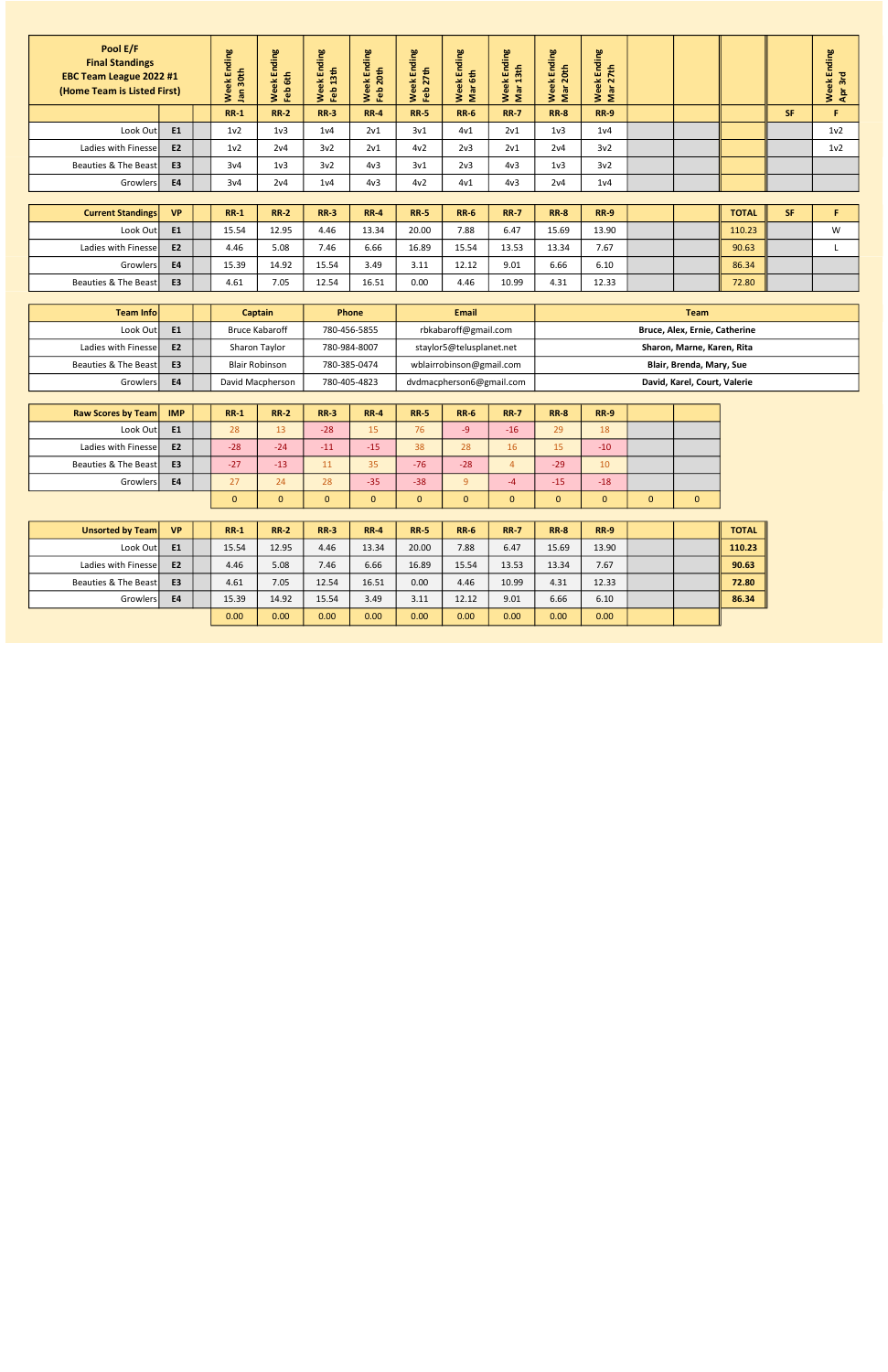24-boardWBF 20 VP continuous scale

| $\Omega$       | $10.00 - 10.00$ | 20 | $14 - 26 - 5 - 74$ | 40 | $17.13 - 2.87$ | 60 | $19.06 - 0.94$ |
|----------------|-----------------|----|--------------------|----|----------------|----|----------------|
| $\mathbf{1}$   | $10.25 - 9.75$  | 21 | $14 - 43 - 5 - 57$ | 41 | $17.25 - 2.75$ | 61 | $19.14 - 0.86$ |
| $\overline{2}$ | $10.50 - 9.50$  | 22 | $14 - 60 - 5 - 40$ | 42 | $17.36 - 2.64$ | 62 | $19.22 - 0.78$ |
| 3              | $10.75 - 9.25$  | 23 | $14 - 76 - 5 - 24$ | 43 | $17.47 - 2.53$ | 63 | $19.30 - 0.70$ |
| $\overline{4}$ | $10.99 - 9.01$  | 24 | $14 - 92 - 5 - 08$ | 44 | $17.58 - 2.42$ | 64 | $19.37 - 0.63$ |
| 5              | $11.23 - 8.77$  | 25 | $15-08 - 4-92$     | 45 | $17.69 - 2.31$ | 65 | $19.44 - 0.56$ |
| 6              | $11.46 - 8.54$  | 26 | $15 - 24 - 4 - 76$ | 46 | $17.79 - 2.21$ | 66 | $19.51 - 0.49$ |
| $\overline{7}$ | $11.68 - 8.32$  | 27 | $15-39 - 4-61$     | 47 | $17.89 - 2.11$ | 67 | $19.58 - 0.42$ |
| 8              | $11.90 - 8.10$  | 28 | $15-54 - 4-46$     | 48 | $17.99 - 2.01$ | 68 | $19.65 - 0.35$ |
| 9              | $12.12 - 7.88$  | 29 | $15-69 - 4-31$     | 49 | $18.09 - 1.91$ | 69 | $19.72 - 0.28$ |
| 10             | $12.33 - 7.67$  | 30 | $15 - 83 - 4 - 17$ | 50 | $18.19 - 1.81$ | 70 | $19.79 - 0.21$ |
| 11             | $12.54 - 7.46$  | 31 | $15-97 - 4-03$     | 51 | $18.29 - 1.71$ | 71 | $19.85 - 0.15$ |
| 12             | $12.75 - 7.25$  | 32 | $16 - 11 - 3 - 89$ | 52 | $18.38 - 1.62$ | 72 | $19.91 - 0.09$ |
| 13             | $12.95 - 7.05$  | 33 | $16 - 25 - 3 - 75$ | 53 | $18.47 - 1.53$ | 73 | $19.97 - 0.03$ |
| 14             | $13.15 - 6.85$  | 34 | $16 - 38 - 3 - 62$ | 54 | $18.56 - 1.44$ | 74 | $20.00 - 0.00$ |
| 15             | $13.34 - 6.66$  | 35 | $16 - 51 - 3 - 49$ | 55 | $18.65 - 1.35$ |    |                |
| 16             | $13.53 - 6.47$  | 36 | $16 - 64 - 3 - 36$ | 56 | $18.74 - 1.26$ |    |                |
| 17             | $13.72 - 6.28$  | 37 | $16 - 77 - 3 - 23$ | 57 | $18.82 - 1.18$ |    |                |
| 18             | $13.90 - 6.10$  | 38 | $16 - 89 - 3 - 11$ | 58 | $18.90 - 1.10$ |    |                |
| 19             | $14.08 - 5.92$  | 39 | $17 - 01 - 2 - 99$ | 59 | $18.98 - 1.02$ |    |                |

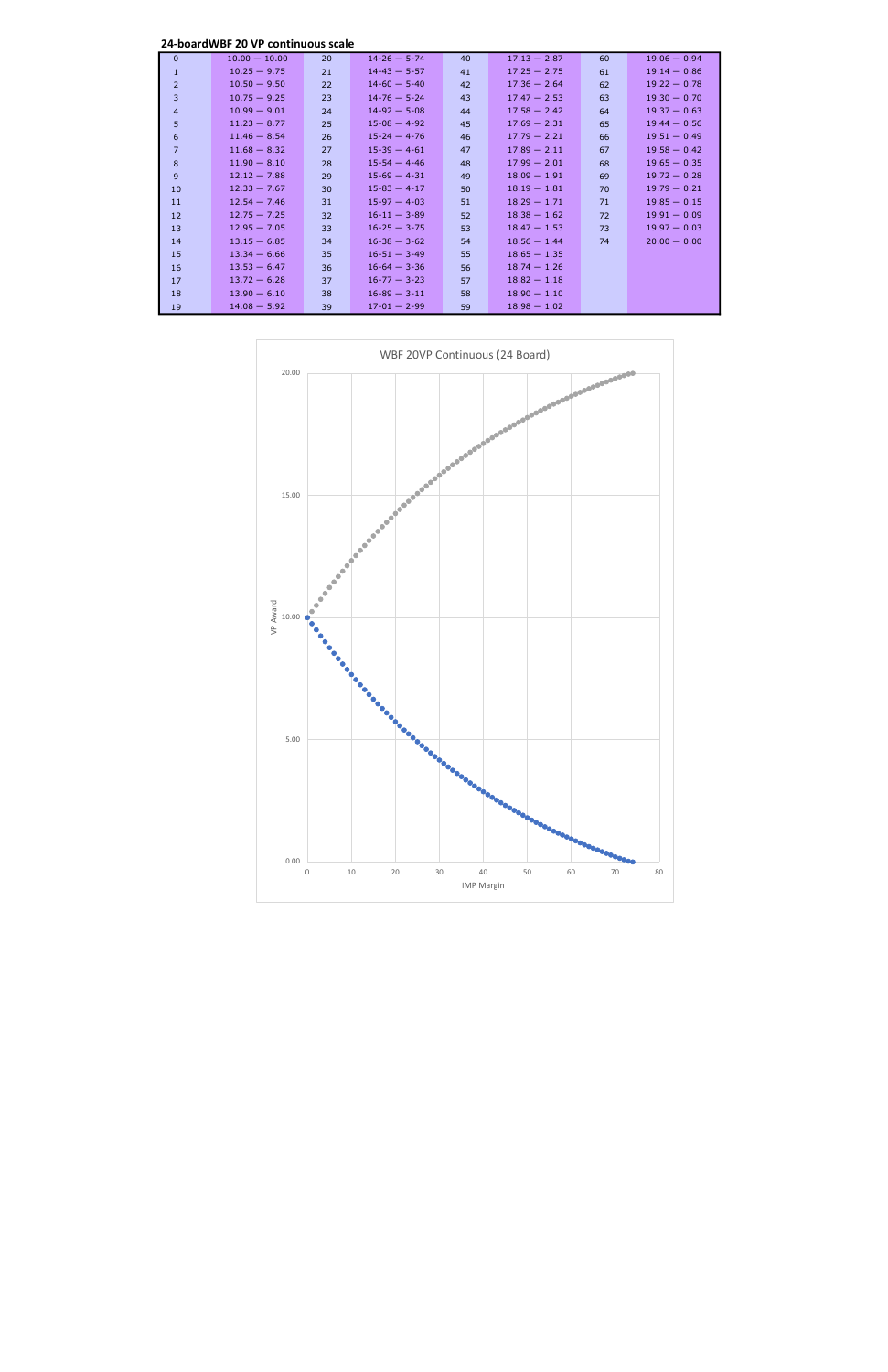DATE>March 31, 2022 |SANCTION>E2201391A | 05/20/2022 17:57

---------------------,-- --------------------- -----------,---------------------

DIR> Don Greenwood |RATING>Annual Unit extended team |GAME>VICTORY POINT

----------,---------- ,-------------------------,--------- --------------------- ROUNDS> 7 |BDS/RD> 24 |MP LIMITS>None/5000 |CLUB>Edmonton Bridge Centre

---------- ----------- ------------------------- -------------------------------

## EVENT>EBC 2022 Spring Teams |Page> 1

------------------------,---------------------,----------------------- ---------

TEAMS IN STRAT A=8/B=4

| No Name                                                                                                                        | Master<br>Points   Name |                                                                                                                                        | Master<br>Points     | F1t | Wins | Score | Overall Rank <br>A | B. |
|--------------------------------------------------------------------------------------------------------------------------------|-------------------------|----------------------------------------------------------------------------------------------------------------------------------------|----------------------|-----|------|-------|--------------------|----|
| Ian Gatenby<br>Saskatoon SK (3 wins)<br>1 Gerry McCully<br>New Westminster BC (2 wins)<br>Perry Khakhar<br>Calgary AB (1 wins) | 2.70<br>1.80<br>0.90    | Lorna Deschner<br> Red Deer AB (3 wins)<br>  Rhonda Foster<br> New Westminster BC (2 wins)<br>  Laurie Shapka<br> Red Deer AB (1 wins) | 2.70<br>1.80<br>0.90 | A   | 3    | 75.40 |                    |    |
| Marek Foff<br>Edmonton AB<br>2 Bryant Town<br>Edmonton AB                                                                      | 3.60<br>3.60            | Leslie Pettie<br>  Edmonton AB<br>Jason Dufault<br>  Edmonton AB                                                                       | 3.60<br>3.60         | B   | 4    | 53.92 |                    |    |
| Bob Pratt<br>Kamloops BC<br>3 Ping Ding<br><b>BC</b>                                                                           |                         | 12.21(A)   Kevin Strangway<br> Grande Prarie AB<br>12.21(A)   Jane Fyfe<br> BC                                                         | 12.21(A)<br>12.21(A) | B   | 5    | 90.70 | 2                  | 1  |
| Louise Klimowicz<br>Edmonton AB<br>4 Kathy Harvey<br>Edmonton AB                                                               | 3.60<br>3.60            | Lloyda Jones<br>  Edmonton AB<br> Karen Long<br>Edmonton AB                                                                            | 3.60<br>3.60         | B   | 4    | 78.73 |                    |    |
| Piotr Rajski<br>Edmonton AB (6/7)<br>5 Andrew Proczkowski<br>Edmonton AB $(6/7)$<br>Piotr Zoltowski<br>Edmonton AB $(5/7)$     | 9.16(A)                 | $9.16(A)$   Pat Lang<br>Edmonton AB (5/7)<br>9.16(A)   Kaz Walewski<br>Edmonton AB (6/7)                                               | 9.16(A)<br>9.16(A)   | B   | 4    | 82.17 | 3                  |    |
| Chris Buchanan<br>Edmonton AB<br>6 Lee Barton<br>Edmonton AB                                                                   |                         | 16.28(A)   Allan Terplawy<br>  Edmonton AB<br>16.28(A)   Lucille Barton<br>  Edmonton AB                                               | 16.28(A)<br>16.28(A) | A   | 5    | 93.29 | $\mathbf{1}$       |    |
| Ray Grace<br>Sherwood Park AB<br>7 Helene Grace<br>Sherwood Park AB                                                            |                         | Garry Karst<br>Edmonton AB<br>Roberta Stirling<br>Edmonton AB                                                                          |                      | A   | 0    | 17.89 |                    |    |
| Lorna McDonald<br>St. Albert AB<br>8 Allan Simon<br>Calgary AB                                                                 | 2.70<br>2.70            | Peter Jones<br>Edmonton AB<br> Dan Bertrand<br>  Calgary AB                                                                            | 2.70<br>2.70         | A   | 3    | 77.90 |                    |    |

TOTALS 28.00 570.00

## EBC 2022 Spring Teams

|                         |                   |                   |                   | **ROUND**         |                    |                          |                        |  |
|-------------------------|-------------------|-------------------|-------------------|-------------------|--------------------|--------------------------|------------------------|--|
| TEAM #<br>$\setminus$ / | $\mathbf{1}$      | $\overline{2}$    | $\overline{3}$    | $\overline{4}$    | 5                  | 6                        | 7                      |  |
| 1                       | v2 28<br>15.54    | $v3 - 12$<br>7.25 | $v5 - 44$<br>2.42 | v781<br>20        | $v8 - 41$<br>2.75  | $\sqrt{6} - 3$<br>9.25   | $\nu$ 4 50<br>18.19    |  |
| $2\geq$                 | $v1 - 28$<br>4.46 | v5 12<br>12.75    | v8 8<br>11.90     | $v4 - 64$<br>0.63 | v310<br>12.33      | v7 <sub>3</sub><br>10.75 | $\sqrt{6}$ -58<br>1.10 |  |
| 3>                      | $v4 - 30$<br>4.17 | v1 12<br>12.75    | v766<br>19.51     | v6 31<br>15.97    | $v^2 - 10$<br>7.67 | v526<br>15.24            | v827<br>15.39          |  |
| 4>                      | v330<br>15.83     | v750<br>18.19     | $v6 - 55$<br>1.35 | $v^2$ 64<br>19.37 | $v5 - 8$<br>8.10   | v819<br>14.08            | $v1 - 50$<br>1.81      |  |

| $5\ge$ | $\sqrt{6}$ 28 | $v^2 - 12$     | v144      | $v8 - 19$    | $\sqrt{4}$ 8 | $v3 - 26$ | v7 62     |
|--------|---------------|----------------|-----------|--------------|--------------|-----------|-----------|
|        | 15.54         | 7.25           | 17.58     | 5.92         | 11.90        | 4.76      | 19.22     |
| $6\ge$ | $v5 - 28$     | v8 1           | v4 55     | $v3 - 31$    | v7 33        | v13       | v2 58     |
|        | 4.46          | 10.25          | 18.65     | 4.03         | 16.25        | 10.75     | 18.90     |
| 7      | $v8 - 50$     | $v4 - 50$      | $v3 - 66$ | $v1 - 81$    | $v6 - 33$    | $v^2 - 3$ | $v5 - 62$ |
|        | 1.81          | 1.81           | 0.49      | $\mathbf{0}$ | 3.75         | 9.25      | 0.78      |
| 8>     | v7 50         | $\sqrt{6} - 1$ | $v^2 - 8$ | v5 19        | v1 41        | $v4 - 19$ | $v3 - 27$ |
|        | 18.19         | 9.75           | 8.10      | 14.08        | 17.25        | 5.92      | 4.61      |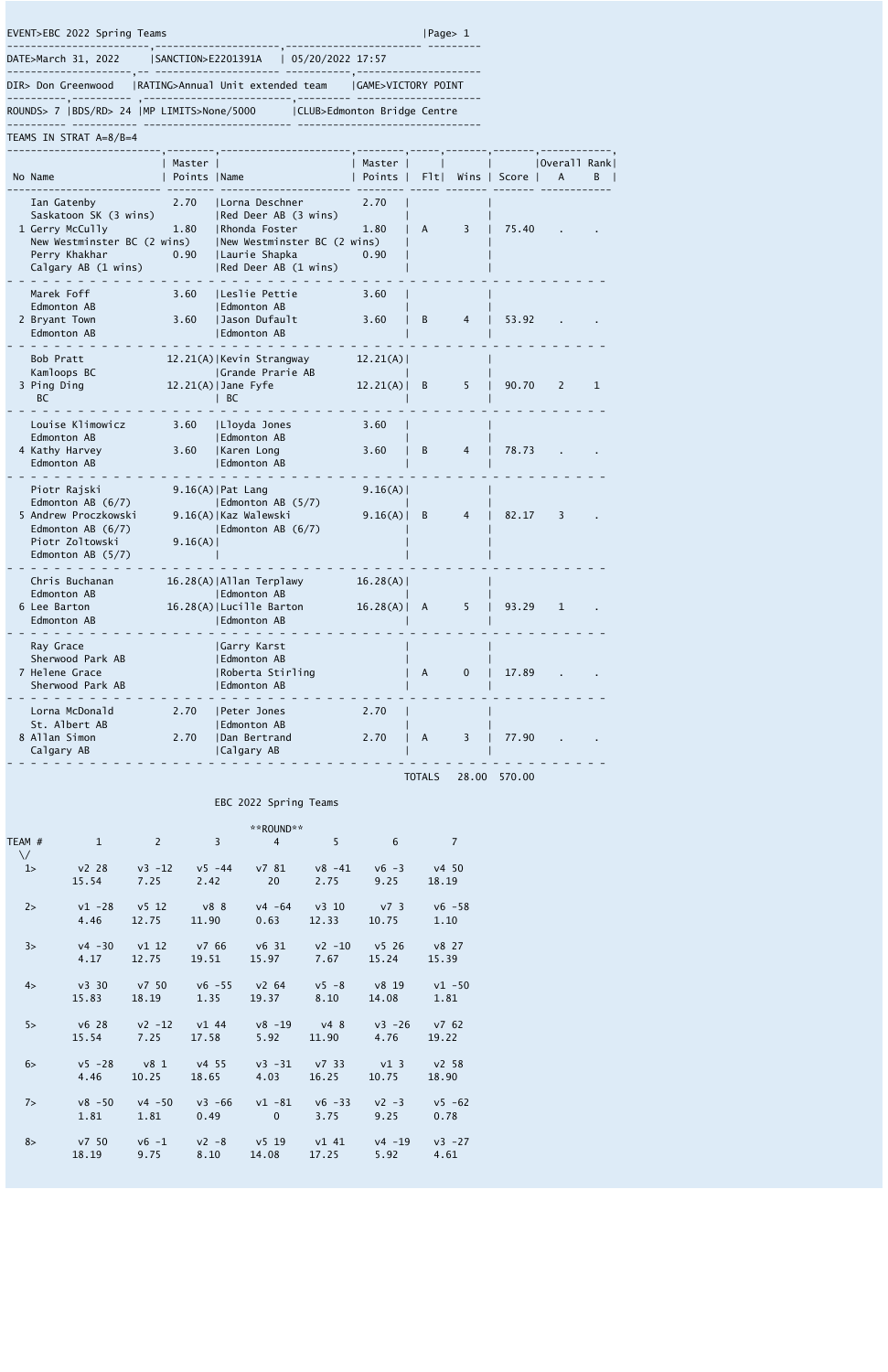TEAMS IN STRAT C=9/D=5

---------- ----------- ------------------------- ------------------------------- ROUNDS> 9 |BDS/RD> 24 |MP LIMITS>2500/1500 |CLUB>Edmonton Bridge Centre

EVENT>EBC 2022 Spring Teams |Page> 1

| DATE>March 31, 2022 | SANCTION>E2201391A   05/20/2022 13:11 |                              |  |
|---------------------|---------------------------------------|------------------------------|--|
| DIR> Don Greenwood  | RATING>Annual Unit extended team      | <b>GAME&gt;VICTORY POINT</b> |  |
|                     |                                       |                              |  |

| No Name                                                                                                                 | Master  <br>Points   Name |                                                                                         | Master  <br>Points | F1t          | Wins | Score  | Overall Rank <br>C | D |
|-------------------------------------------------------------------------------------------------------------------------|---------------------------|-----------------------------------------------------------------------------------------|--------------------|--------------|------|--------|--------------------|---|
| Michael Harvey<br>Edmonton AB<br>1 David Cooper<br>Edmonton AB                                                          |                           | $5.24(C)$  Bill Gibson<br> Victoria BC<br>5.24(C)   Charles Hitschfeld<br>  Edmonton AB | 5.24(C)<br>5.24(C) | C            | 6    | 110.82 | 2                  |   |
| Bob Frender<br>Edmonton AB<br>2 Betty Millar<br>Edmonton AB                                                             |                           | 3.55(D)   Adele Lewchuk<br>  Edmonton AB<br>3.55(D)   Susan Burns<br>  Edmonton AB      | 3.55(D)<br>3.55(D) | D            | 3    | 73.96  |                    | 2 |
| Larry Schultz<br>Edmonton AB<br>3 Jim Downing<br>Sherwood Park AB (4 wins)<br>Matthew Greenways<br>Edmonton AB (4 wins) | 2.52<br>2.52              | Ken Sutley<br>  Edmonton AB (4 wins)<br>Don Stirling<br>  Sherwood Park AB (4 wins)     | 2.52<br>2.52       | C            | 4    | 75.80  |                    |   |
| Gary Pool<br>Morinville AB (3 wins)<br>4 Judy Pool<br>Edmonton AB (2 wins)<br>Angela Brigley<br>Edmonton AB (2 wins)    | 1.89<br>1.26<br>1.26      | Wayne Hushagen<br> St. Albert AB (3 wins)<br> Lindsay Robinson<br>Edmonton AB (2 wins)  | 1.89<br>1.26       | D            | 3    | 66.36  |                    |   |
| Don Greenwood<br>Edmonton AB<br>5 Dorothy Kwok<br>Edmonton AB                                                           |                           | 6.98(C)   Richard Secord<br>  Edmonton AB<br>6.98(C)   Henry Kwok<br>  Edmonton AB      | 6.98(C)<br>6.98(C) | $\mathsf{C}$ | 6    | 121.42 | $\mathbf{1}$       |   |
| Kathy Turnbull<br>Edmonton AB<br>6 Keith Wallace<br>Innisfail AB                                                        |                           | 4.73(D) Gaye Chisholm<br>  Edmonton AB<br>4.73(D)   Pam Wallace<br> Innisfail AB        | 4.73(D)<br>4.73(D) | D            | 3    | 77.45  | $\overline{4}$     | 1 |
| Mary Dutton<br>Edmonton AB<br>7 Hillary Kay<br>Edmonton AB                                                              | 1.26<br>1.26              | Elly Bodner<br>Edmonton AB<br>Tony Silva<br>Edmonton AB                                 | 1.26<br>1.26       | D            | 2    | 36.89  |                    |   |
| LeeAnn Lagace<br>St. Albert AB<br>8 Lloyd Sullivan<br>Edmonton AB                                                       | 1.89<br>1.89              | Carol Kowalchuk<br>Sherwood Park AB<br>Curtis Stock<br>Edmonton AB                      | 1.89<br>1.89       | D            | 3    | 60.92  |                    |   |
| Bill McDonald<br>St. Albert AB<br>9 Patty Metcalfe<br>Edmonton AB                                                       |                           | 3.93(C)   Jim Metcalfe<br>  Edmonton AB<br>3.93(C)   Liz Horcica<br>Edmonton AB         | 3.93(C)<br>3.93(C) | C            | 6    | 96.38  | 3                  |   |

|                     |                              |                             |                                       |                                            | **ROUND**                          |                            |                             |                            |                              |
|---------------------|------------------------------|-----------------------------|---------------------------------------|--------------------------------------------|------------------------------------|----------------------------|-----------------------------|----------------------------|------------------------------|
| TEAM #<br>$\sqrt{}$ | $\overline{1}$               | $\overline{2}$              | $\overline{3}$                        | $\overline{4}$                             | 5                                  | $6\overline{6}$            | $\overline{7}$              | 8 <sup>°</sup>             | 9                            |
| 1                   | v2 28<br>15.54               | 6.28                        | 14.60                                 | v3 -17 v5 22 v7 50<br>18.19                | $v9 - 6$<br>8.54                   | $\overline{\phantom{0}}$ 0 | BYE v8 37 v6 4<br>16.77     | 10.99                      | v472<br>19.91                |
| 2>                  | $v1 - 28$<br>4.46            | $\overline{0}$              | v5 -75 v9 -5 v8 24<br>8.77            | 14.92                                      | v436<br>16.64                      | 6.85                       | v3 -14 v7 70<br>19.79       | <b>BYE</b><br>$\Omega$     | $\sqrt{6} - 43$<br>2.53      |
| 3>                  | v48<br>11.90                 | v117<br>13.72               | v730<br>15.83                         | <b>EXAMPLE</b><br>$\overline{\phantom{0}}$ | $v6 - 7$ $v2$ 14<br>8.32           | 13.15                      | $v5 - 58$<br>1.10           | $v9 - 43$<br>2.53          | $v8 - 3$<br>9.25             |
| 4>                  | $v3 - 8$<br>8.10             | v7 -11<br>7.46              | BYE V62<br>$\overline{\phantom{0}}$ 0 | 10.50                                      | $v^2 - 36$<br>3.36                 | 3.62                       | v5 -34 v9 45 v8 28<br>17.69 | 15.54                      | $v1 - 72$<br>0.09            |
| 5>                  | $\sqrt{6}$ 40<br>17.13       | $v^2$ 75<br>$\overline{20}$ | $v1 - 22$<br>5.40                     | $v9 - 1$<br>9.75                           | 15.39                              | v8 27 v4 34 v3 58<br>16.38 | 18.90                       | v753<br>18.47              | <b>BYE</b><br>$\overline{0}$ |
| $6\ge$              | $\sqrt{5} - 40$<br>2.87      | 4.17                        | $v9 - 30$ $v8 - 28$<br>4.46           | $v4 - 2$<br>9.50                           | 11.68                              | v3 7 v7 51<br>18.29        | $\overline{0}$              | BYE $v1 - 4$<br>9.01       | $v^2$ 43<br>17.47            |
| 7                   | v8 21<br>14.43               | v411<br>12.54               | $v3 - 30$<br>4.17                     | $v1 - 50$<br>1.81                          | $\overline{0}$                     | BYE        v6 -51<br>1.71  | $v^2 - 70$<br>0.21          | $v5 - 53$<br>1.53          | $v9 - 66$<br>0.49            |
| 8>                  | v7 -21<br>5.57               | BYE<br>$\overline{0}$       | $\sqrt{6}$ 28<br>15.54                | 5.08                                       | $v2 - 24$ $v5 - 27$ $v9$ 7<br>4.61 | 11.68                      | $v1 - 37$<br>3.23           | $v4 - 28$<br>4.46          | $\sqrt{3}$ 3<br>10.75        |
| $9\ge$              | <b>BYE</b><br>$\overline{0}$ | $\sqrt{6}$ 30<br>15.83      | 11.23                                 | 10.25                                      | v2 5 v5 1 v1 6 v8 -7               | 11.46 8.32                 | 2.31                        | $v4 - 45$ $v3 43$<br>17.47 | v766<br>19.51                |

- - - - - - - - - - - - - - - - - - - - - - - - - - - - - - - - - - - - - - - - - - - - - - - - - - -

TOTALS 36.00 720.00

## EBC 2022 Spring Teams